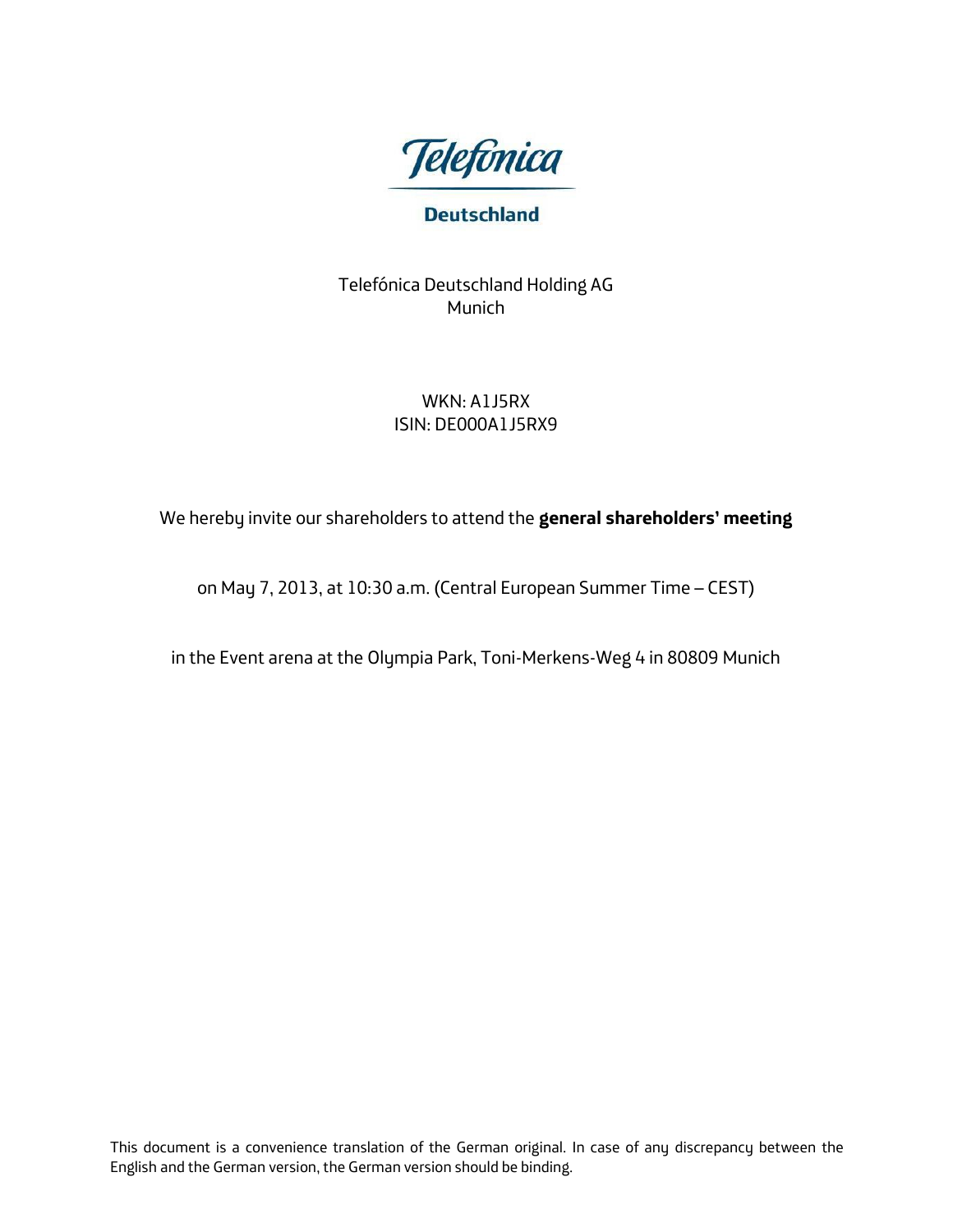## **Agenda**

**1. Submission of the adopted financial statements of Telefónica Deutschland Holding AG, including the management report, and the approved consolidated financial statements, including the management report, as of December 31, 2012, the descriptive report of the management board pursuant to sec. 176 para. 1 s. 1 of the German Corporation Act ("AktG") and the report of the supervisory board for financial year 2012**

The above-mentioned documents as well as the management board proposal for the distribution of net profit can be found in the Internet at www.telefonica.de under Investor Relations/AGM.

#### **2. Resolution on the distribution of net profit**

Management and supervisory board propose to resolve as follows:

| "The net profit for the year disclosed in the adopted financial<br>statements of Telefónica Deutschland Holding AG as of December<br>31, 2012 in the amount of | EUR 4,648,809,332.27  |
|----------------------------------------------------------------------------------------------------------------------------------------------------------------|-----------------------|
| will be distributed as follows:<br>Distribution of dividend in the amount of EUR 0.45 for each share EUR 502,625,430.00<br>entitled to dividends, in total     |                       |
| Profit carried forward                                                                                                                                         | EUR 4,146,183,902.27" |

#### **3. Resolution of the discharge of the members of the management board**

Management and supervisory board propose to resolve as follows:

"The members of the management board in the business year 2012 are discharged for this period."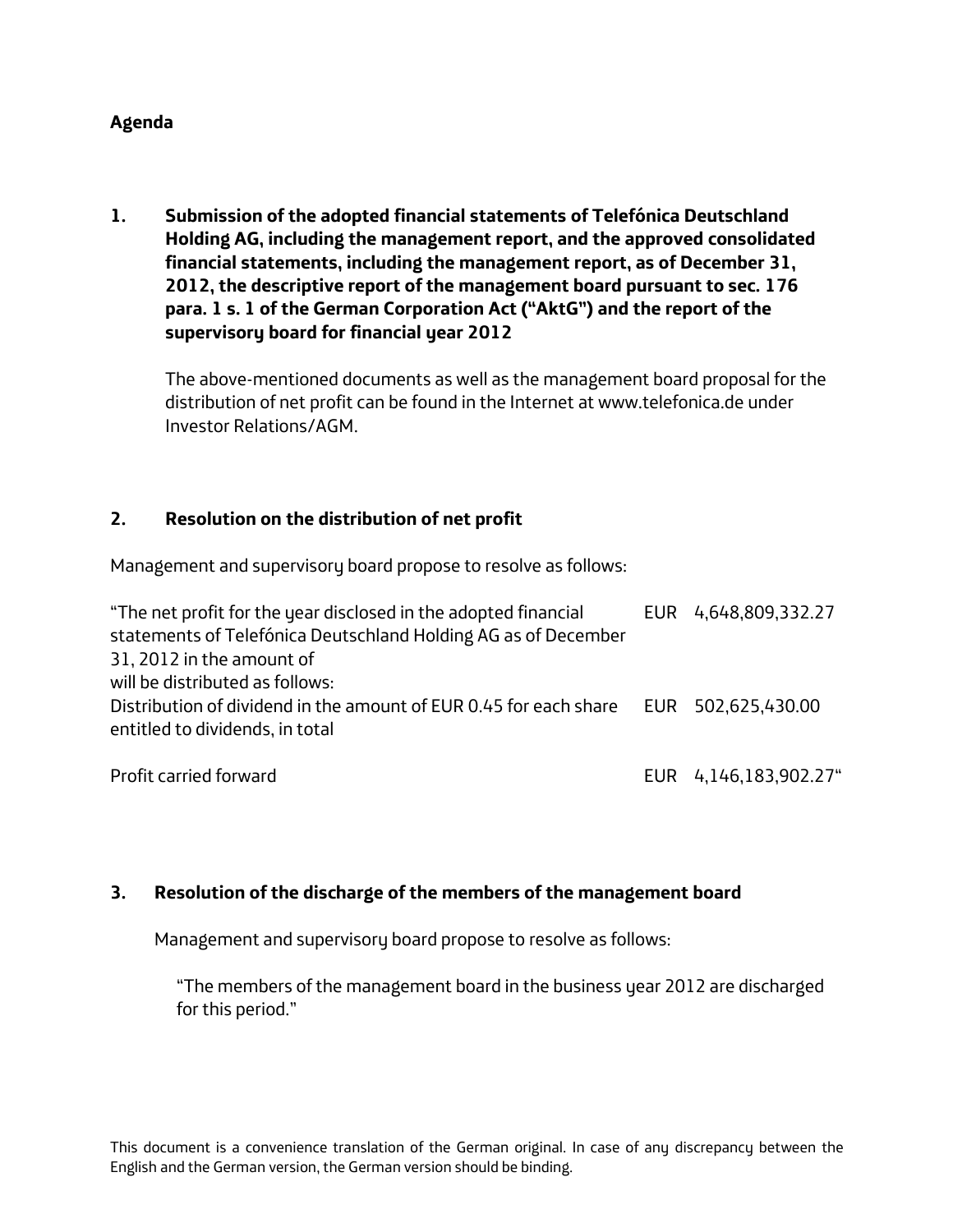# **4. Resolution of the discharge of the members of the supervisory board**

Management and supervisory board propose to resolve as follows:

"The members of the supervisory board in the business year 2012 are discharged for this period."

## **5. Resolution on the appointment of the auditor and the group auditor as well as the auditor for a potential review of the half-year financial report**

The supervisory board proposes to resolve as follows:

"Ernst & Young GmbH Wirtschaftsprüfungsgesellschaft, with registered offices in Stuttgart, Munich office, is appointed as auditor and group auditor for financial year 2013. In the event the supervisory or management board decide on an audit of the half-year financial report, Ernst & Young GmbH Wirtschaftsprüfungsgesellschaft, with registered offices in Stuttgart, Munich office, is appointed as auditor for the review pursuant to sec. 37w para. 5 of the German Securities Trading Act ("WpHG").

The supervisory board has based its proposal on the recommendation of the audit committee.

#### **Registered share capital and voting rights**

The registered share capital of Telefónica Deutschland Holding AG totals EUR 1,116,945,400.00 and is divided into 1,116,945,400 shares. The total number of voting rights amounts to 1,116,945,400. These figures relate to the date of publication of this invitation in the Federal Gazette (*Bundesanzeiger*).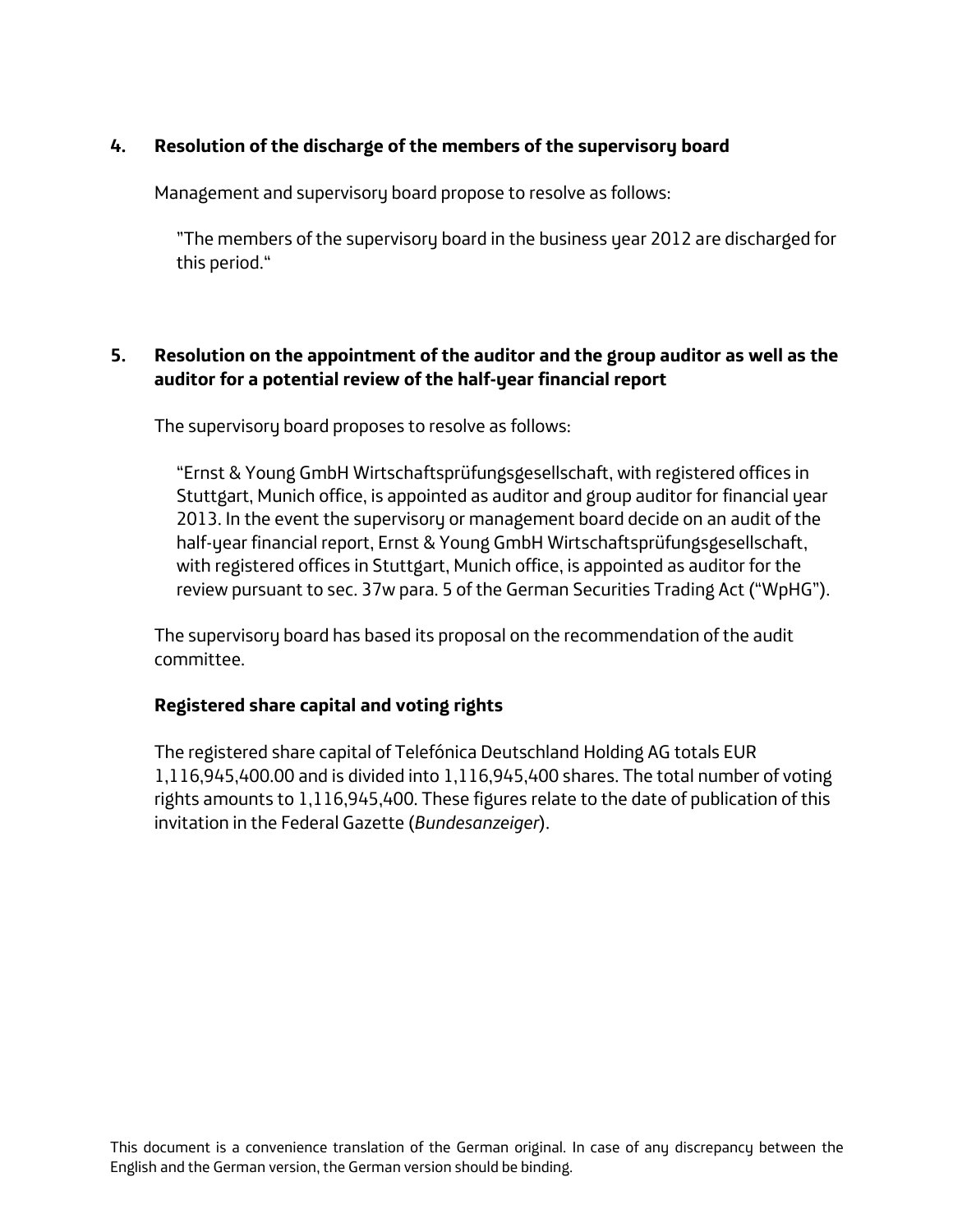## **Conditions for attendance and exercising voting rights**

The conditions for attendance are determined in accordance with sections 121 et seq. of the AktG and sections 23 and 25 of the articles of association. Those shareholders who were entered in the shareholders' register prior to or on the registration deadline and who registered in due time are entitled to attend the general shareholders' meeting and exercise their voting rights. The registration must be received at the following address at least six days before the general shareholders' meeting, i.e. no later than 24:00 (midnight) CEST (Central European Summer Time) on April 30, 2013:

Telefónica Deutschland Holding AG c/o Computershare Operations Center Prannerstrasse 8 80992 Munich e-mail: anmeldestelle@computershare.de Fax: +49 89 30903-74675

The registration must be supplied in written form and may also be conveyed by fax or email. To facilitate registration, a registration form will be sent to shareholders together with the notifications pursuant to sec. 125 AktG. Shareholders may also request a registration form from the address specified above.

Please note that pursuant to sec. 23 paras. 1 and 2 of the articles of association, no deletions from or entries to the shareholders' register may be made on the day of the general shareholders' meeting or during the six days preceding the date of the general shareholders' meeting, i.e. from 00:00 CEST on May 1, 2013 until 24:00 CEST on May 7, 2013.

Admission tickets will be sent to all shareholders who register in due time.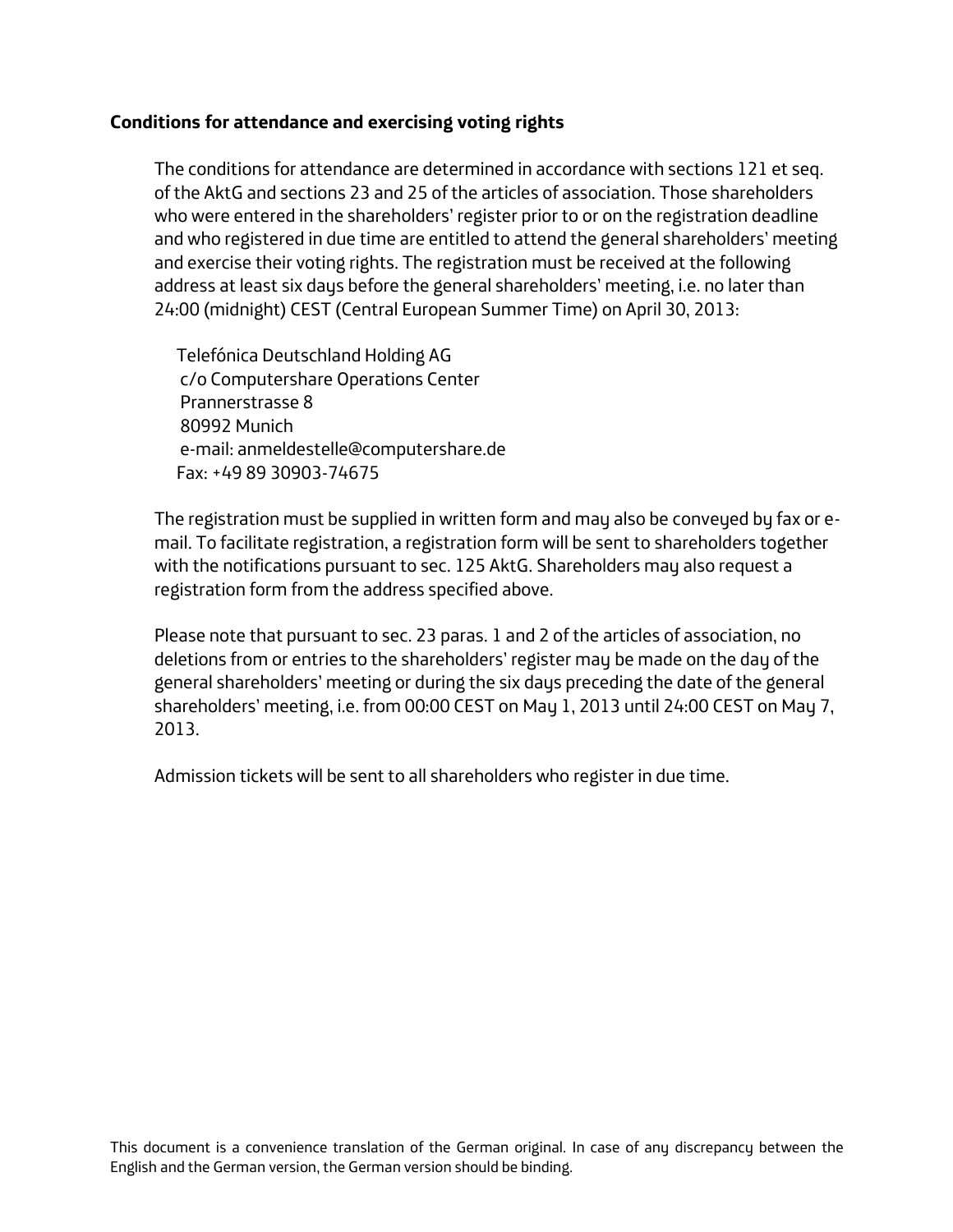# **Voting by proxy**

Shareholders may have their voting rights exercised by a proxy, e.g., by a savings and loan association, a shareholders'association, or by any other person of their own choice. Proxy must be granted in writing (sec. 126b of the German Civil Code – BGB); sec. 135 AktG remains unaffected. Evidence of proxy authorization may also be sent to the company by e-mail at the following e-mail address: telefonicahv2013@computershare.de. A form for granting voting proxy will be sent to shareholders together with their admission tickets. Shareholders may also request the form from Telefónica Deutschland Holding AG, c/o Computershare Operations Center, Prannerstrasse 8, 80333 Munich, e-mail address: telefonicahv2013@computershare.de, fax number +49 89 30903-74675. The form may also be downloaded from www.telefonica.de under Investor Relations/AGM.

We offer our shareholders even prior to the general shareholders' meeting the opportunity to authorize a proxy for the general shareholders' meeting who is appointed by the company and is bound to follow the instructions of the shareholder. Details are provided in the documents sent to the shareholders pursuant to sec. 125 AktG. In addition, more information on voting via the company-appointed proxy as well as a form for granting power of attorney and issuing instructions to a companyappointed proxy are also available to shareholders in the Internet at www.telefonica.de under Investor Relations/AGM.

#### **Petitions and nominations from shareholders**

Pursuant to § 122 para. 2 of the German Corporation Act (AktG), shareholders collectively holding at least one twentieth of the share capital or a pro-rated share of EUR 500,000 may request that additional items be added to the agenda and published. Such requests must be made to the management board (Telefónica Deutschland Holding AG, Vorstand, Georg Brauchle Ring 23 – 25, 80992 Munich) and must be received by the company no later than 30 days prior to the general shareholders' meeting (not counting the day of the general shareholders' meeting and the day of receipt), i.e. by no later than April 6, 2013 at 24:00 (midnight) CEST.

Pursuant to sec. 126 para. 1 of the German Corporation Act (AktG), any shareholder in the company may submit a counter-motion to a proposal made by the management board and/or the supervisory board regarding a specific item on the agenda. Countermotions must be made available on the website subject to the stipulations as set out in sec. 126 paras. 1 and 2 of the German Corporation Act (AktG), provided they have been received by the company at the address provided below no later than 14 days prior to the general shareholders' meeting (not counting the day of the general shareholders'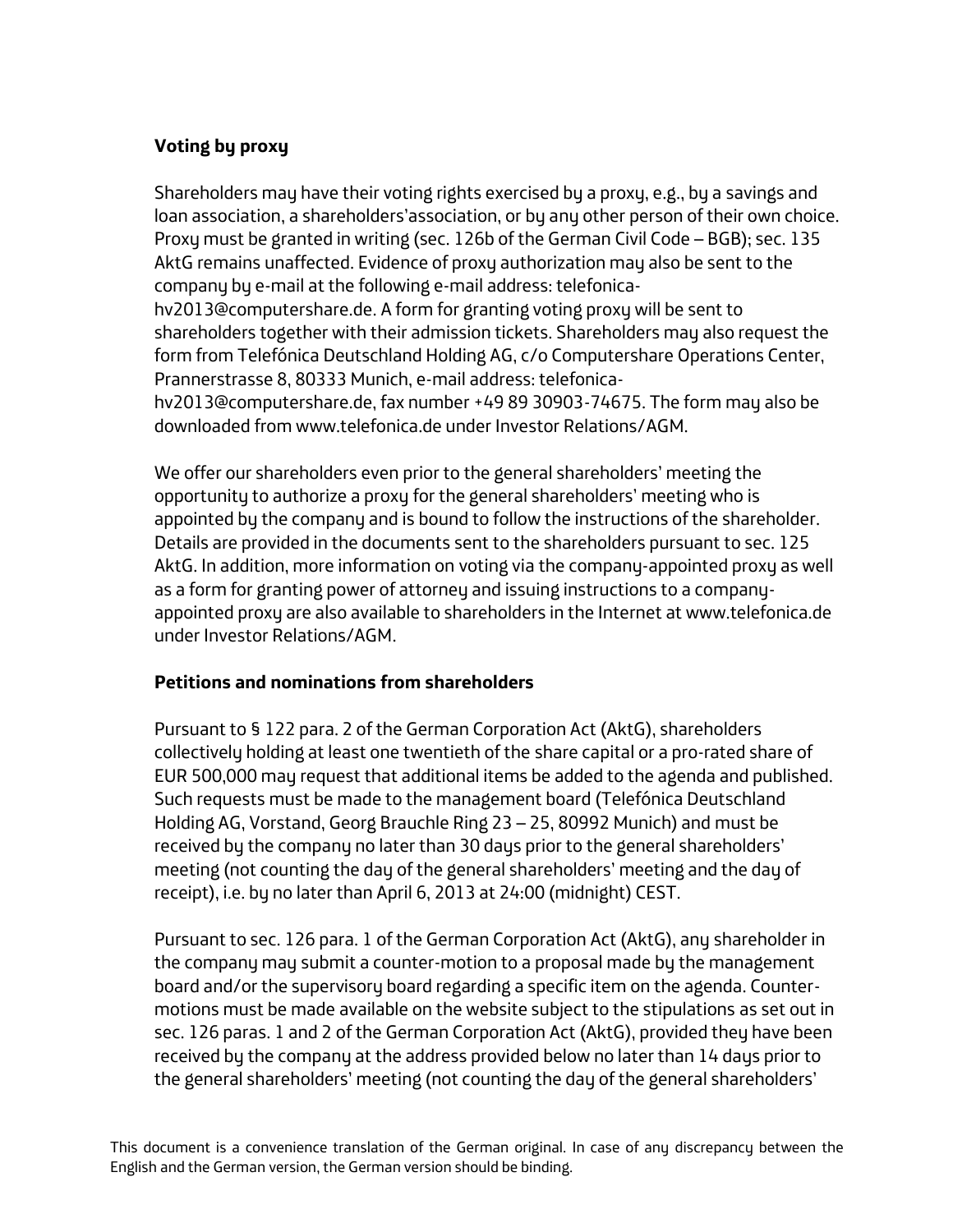meeting and the day of receipt), i.e. by no later than April 22, 2013 at 24:00 (midnight) CEST.

Moreover, any shareholder may propose election of members of the supervisory board and auditors subject to the stipulations of sec. 127 of the German Corporation Act (AktG). Election proposals must be made available on the website subject to the stipulations of sections 127 and 126 paras. 1 and 2 of the German Corporation Act (AktG), provided they have been received by the company at the address provided below no later than 14 days prior to the general shareholders' meeting (not counting the day of the general shareholders' meeting and the day of receipt), i.e. by no later than April 22, 2013 at 24:00 (midnight) CEST.

Counter-motions or election proposals from shareholders may only be addressed to the following address:

Telefónica Deutschland Holding AG Investor Relations Georg-Brauchle-Ring 23 – 25 80992 Munich Fax: + 49 89 2442-2000 or to the following e-mail address: Hauptversammlung2013@telefonica.com

No counter-motions or election proposals otherwise addressed will be considered.

More information on the rights pursuant to sections 122 para. 2, 126 para. 1 and 127 of the German Corporation Act (AktG) is available to shareholders at www.telefonica.de under Investor Relations/AGM. Motions and election proposals from shareholders that are required to be made available will be made available under the aforementioned Internet address.

# **Right to information**

Please note that pursuant to sec. 121 para. 3 s. 3 no. 3 of the German Corporation Act (AktG), all shareholders receive information on company matters by the management board upon request at the general shareholders' meeting, provided such information is necessary for making a proper assessment of an item on the agenda. More information on the rights to information pursuant to section 131 para. 1 of the German Corporation Act (AktG) is available to shareholders at www.telefonica.de under Investor Relations/AGM.